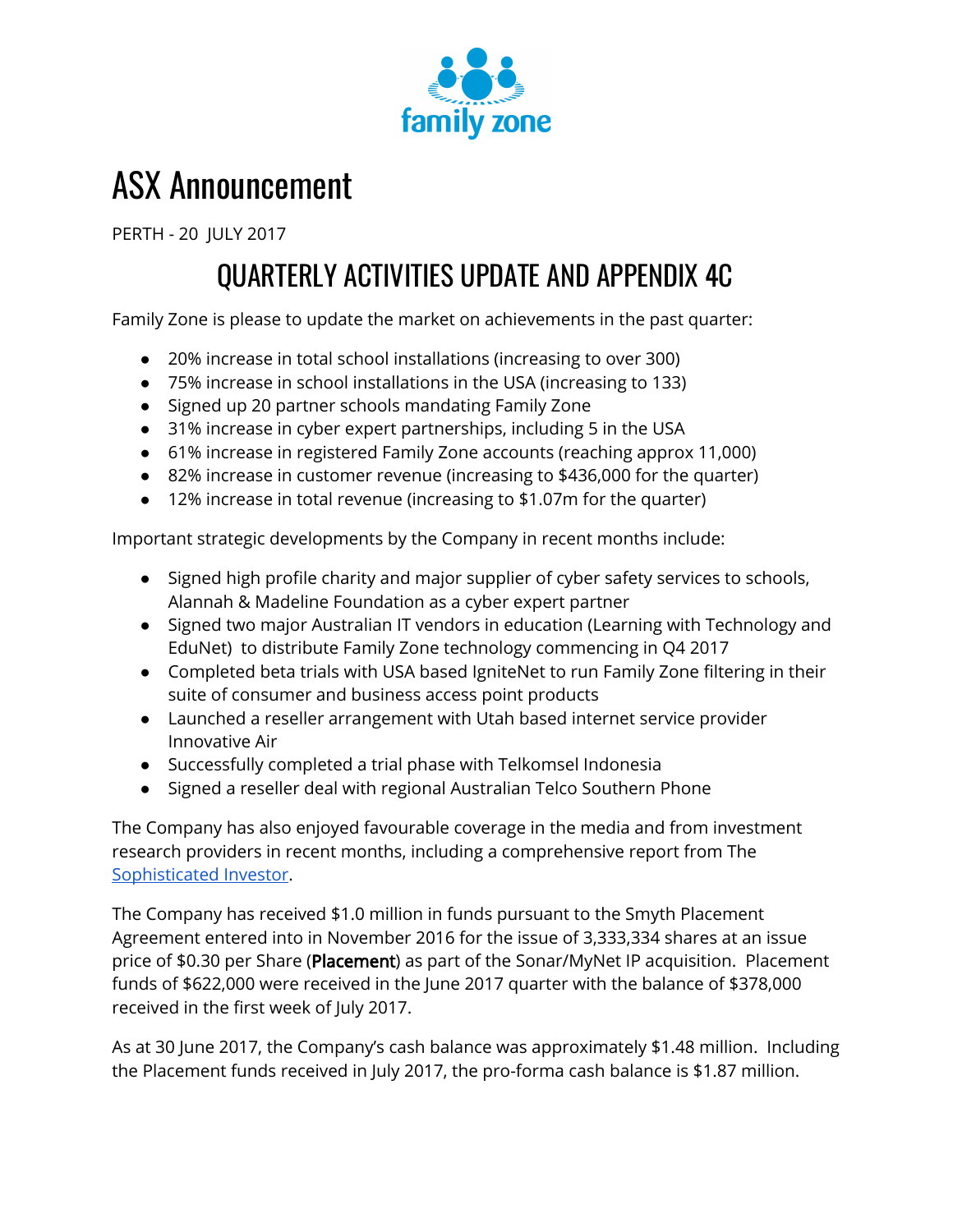

# INTRODUCTION

Family Zone Cyber Safety Ltd (ASX: FZO, Family Zone or the Company) is pleased to present its Appendix 4C — Quarterly Cash Flow Report for the three months ending 30 June 2017 with an update and overview of its business progress.

The Company continues to make progress across its three defined market segments.

- In consumer, Family Zone's brand and market traction continues to build in Australia and in the USA ground work continues;
- In education, Family Zone's School Zone technology and ecosystem model is gaining rapid traction in both Australia and USA; and
- In telco, Family Zone has reached agreement with a number of significant partners to resell Family Zone services.

## OPERATIONAL HIGHLIGHTS

Family Zone's brand reputation and direct sign ups continue to build with over 4,300 direct accounts signed up in the quarter.

In education the Company broke through 300 school installations with 133 installs now in the USA (up approx 60% since last quarter).

The Company's success in education follows the acquisition of cyber security platform Sonar in December 2016 and its integration into the Family Zone ecosystem in early 2017.

The integrated platform is known as School Zone, designed to solve two of the biggest technology problems facing schools today:

- 1. Managing the extension of a school's duty of care to students' mobile devices; and
- 2. Engaging parents and students in cyber safety.

To support schools' uptake of this technology, in April 2017 the Company launched a disruptive commercial model whereby schools gain subsidised access to School Zone when they mandate Family Zone to the parent community.

This model, known as the "School Community", has received a very strong response from the market. Since its introduction, 20 Australian schools have agreed to mandate Family Zone to their community for the 2018 intake year, with promotion starting in 2017.

These 20 schools represent close to 15,000 Australian families. Revenue from Family Zone's partner offer will range between AU\$60 and AU\$90 per annum upfront per family. The Company also intends to market Family Zone's add-on services, including subscriptions for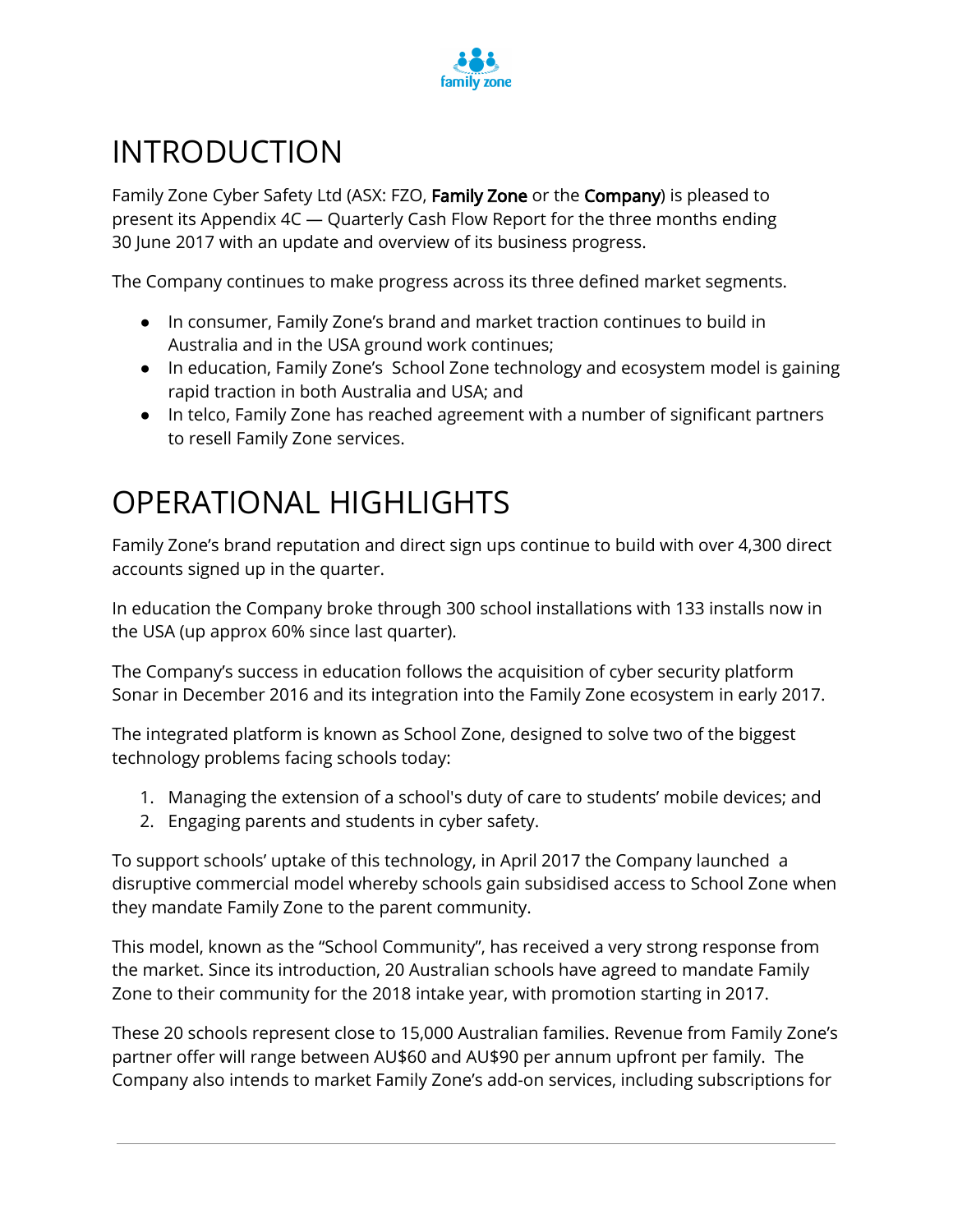

cyber experts, extended family support and the Family Zone Box (safe WiFi access point) to these families.

The Company is busy promoting, selling and rolling out School Community in Australia and intends to introduce this concept into its USA schools in coming months.

#### Partnership with Southern Phone

In June 2017, Family Zone announced a partnership with Southern Phone, one of the largest providers of mobile, fixed line and Internet connectivity to businesses and consumers throughout regional Australia. Key terms of the partnership include:

- Southern Phone will offer Family Zone's home and mobile offerings to new and existing customers;
- Southern Phone will bill for Family Zone's services and intends to bundle these services into its telco service plans; and
- Southern Phone incurs wholesale charges for Family Zone services.

The companies intend to launch their first market offering in early Q4 2017.

This partnership complements Family Zone's previously-announced partnerships with Telco carriers PLDT in the Philippines, Telkomsel in Indonesia and Ovo Mobile in Australia.

#### Partnerships with IT vendors EduNet and Learning with Technologies

In the June quarter, Family Zone announced a partnership with leading educational IT vendor Edunet and in early July a similar arrangement with Learning with Technologies.



Through these partnerships, Family Zone software will be promoted and distributed to schools and parents under the schools' 'bring your own device' (BYOD) programmes. The Family Zone software will be either selected by the parent or mandated by the school to be preinstalled on devices sold to parents by these IT vendors

These partnerships represents a significant opportunity for Family Zone to boost penetration into the education sector, with these two IT vendors selling 70,000 devices into the education sector each year.

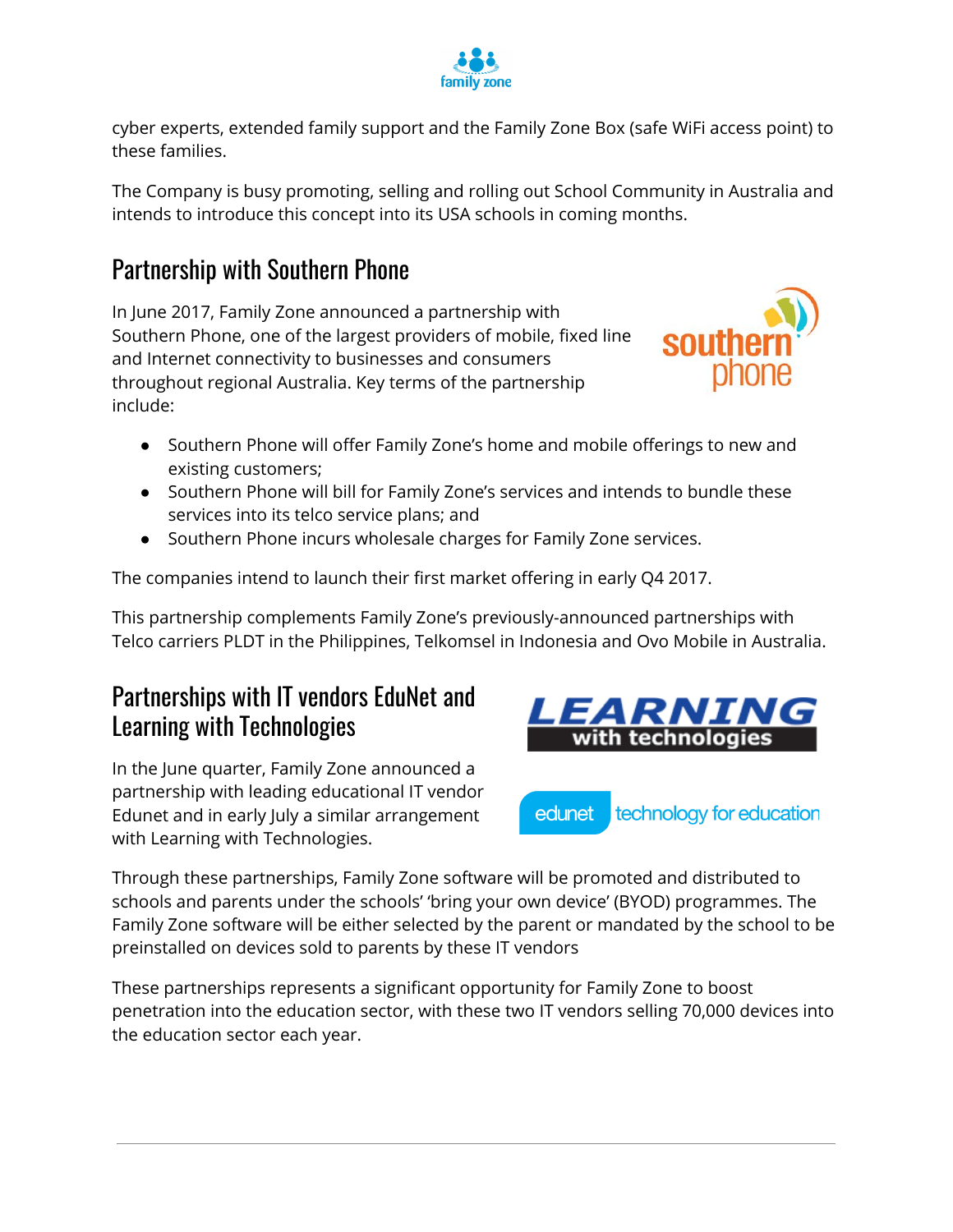## Beta Trials with IgniteNet

During the quarter, Family Zone moved into a Beta release program with IgniteNet, a leading global provider of cloud-managed access points. This followed the successful

completion of an Alpha release and testing process which included integration of the IgniteNet and Family Zone cloud platforms and porting of the Family Zone embedded filter client to run on multiple IgniteNet wireless access point models.

The objective of the partnership is enable IgniteNet customers (ISPs) to resell Family Zone as a bundled offer within their internet packages.

The Company is pleased to report that the Beta trials are now complete and a commercial release is now imminent, offering Family Zone to all IgniteNet access point customers, constituting some 2,000 ISPs and resellers across the US.

#### Partnership with the Alannah & Madeline Foundation

In April, Family Zone announced a partnership with Australian charity, The Alannah & Madeline Foundation.

The partnership will provide parents and schools with the opportunity to subscribe to the Foundation's cyber safety settings

within Family Zone, leveraging Alannah & Madeline's expertise in cyber safety training and advice to the community.

The Foundation will offer age-appropriate custom cyber safety packages to parents and schools through the Family Zone platform and will promote these packages through its network.

The Alannah & Madeline Foundation is Australia's leader in cyber safety education, offering services to 2,200 schools and more than 60 per cent of public libraries across Australia.

## Family Zone partners with Telkomsel

Following Telkomsel's agreement in February 2017 to trial Family Zone and extensive work in the June quarter, Family Zone recently executed an agreement to move to a commercial launch.

Part owned by SingTel, Telkomsel is one of the largest mobile providers in the world and is the largest carrier in Indonesia (and Southeast Asia) with 165 million subscribers.







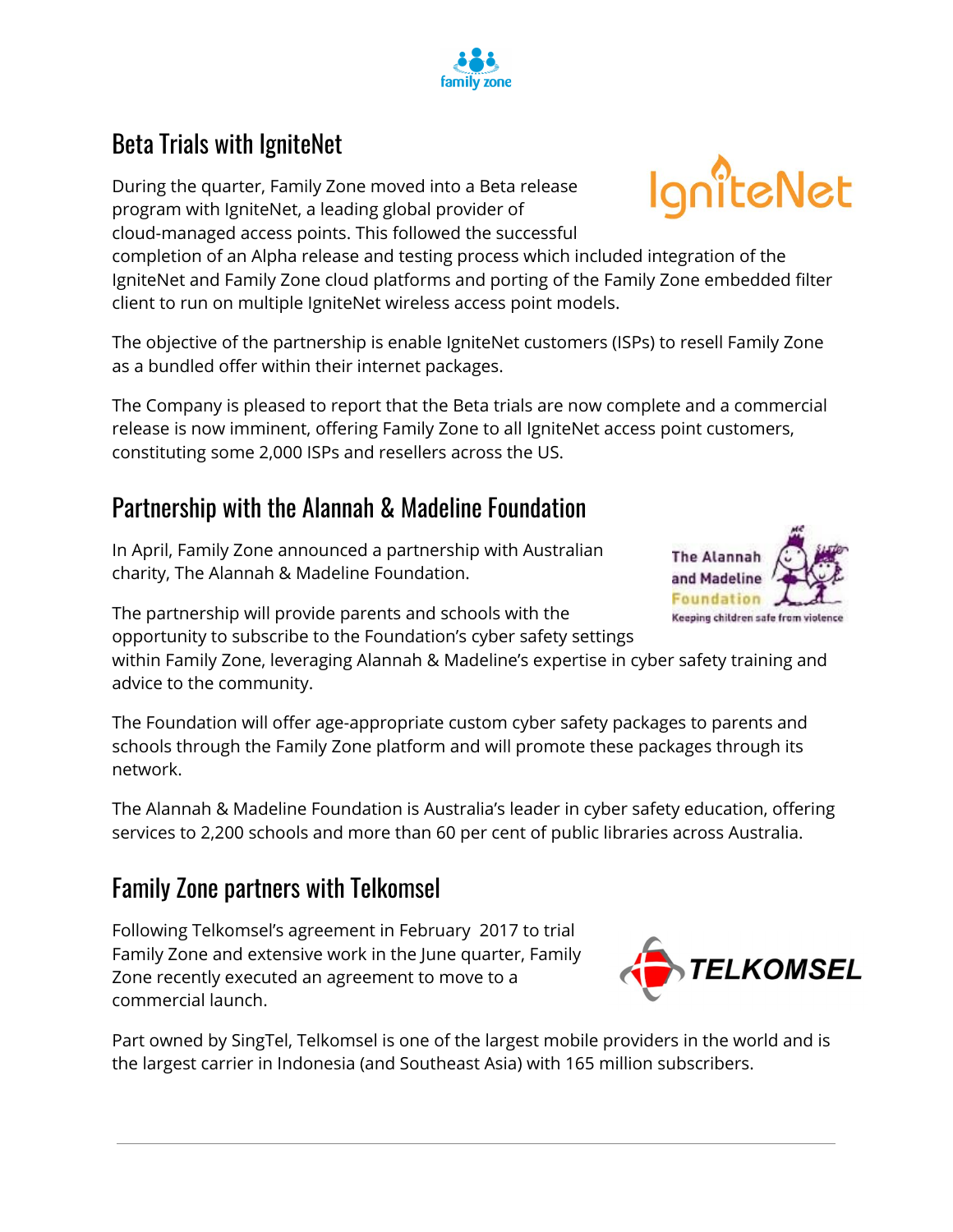

To support the launch, Family Zone has also appointed its first Indonesian Cyber Expert (Bijak Online) and channel development is already underway.

## Exhibition at EduTECH

Family Zone participated in EduTECH, the largest annual educational technology exhibition in Asia-Pacific and the Southern Hemisphere, held in Sydney in June 2017.

The Company was pleased with the reception given to its educational offerings, and looks forward to updating investors on further progress with education clients flowing from its business development activities.



# CORPORATE HIGHLIGHTS

## Update on Sonar/MyNet acquisition

Family Zone announced variations regarding the final acquisition payments for the Sonar/MyNet IP and the servicing arrangements for Sonar/MyNet customers during the quarter. This followed the earlier announcement in November 2016 that Family Zone would acquire the IP rights to the cyber security and education platform Sonar/MyNet from Tesserent for \$3.8 million in cash and shares.

The Company was originally required to pay \$2.0 million in final cash instalments during the June 2017 quarter. Family Zone however renegotiated the transaction on terms favourable to the Company. Under the revised terms, Family Zone paid \$1.75 million of the final instalment during the June 2017 quarter comprising \$1.5 million in cash and \$0.25 million in Shares (based on 1,000,000 Shares at \$0.25), with a further \$0.40 million payable in six equal monthly instalments commencing in July 2017.

The parties have also agreed to modify the licensing and support arrangements with a view to providing a more responsive service for users of Family Zone technology. This revision sees Family Zone assuming technical and commercial responsibility for all remaining Tesserent Sonar customers.

The new arrangements improve cashflow and allow Family Zone to better serve the increasingly important education market segment.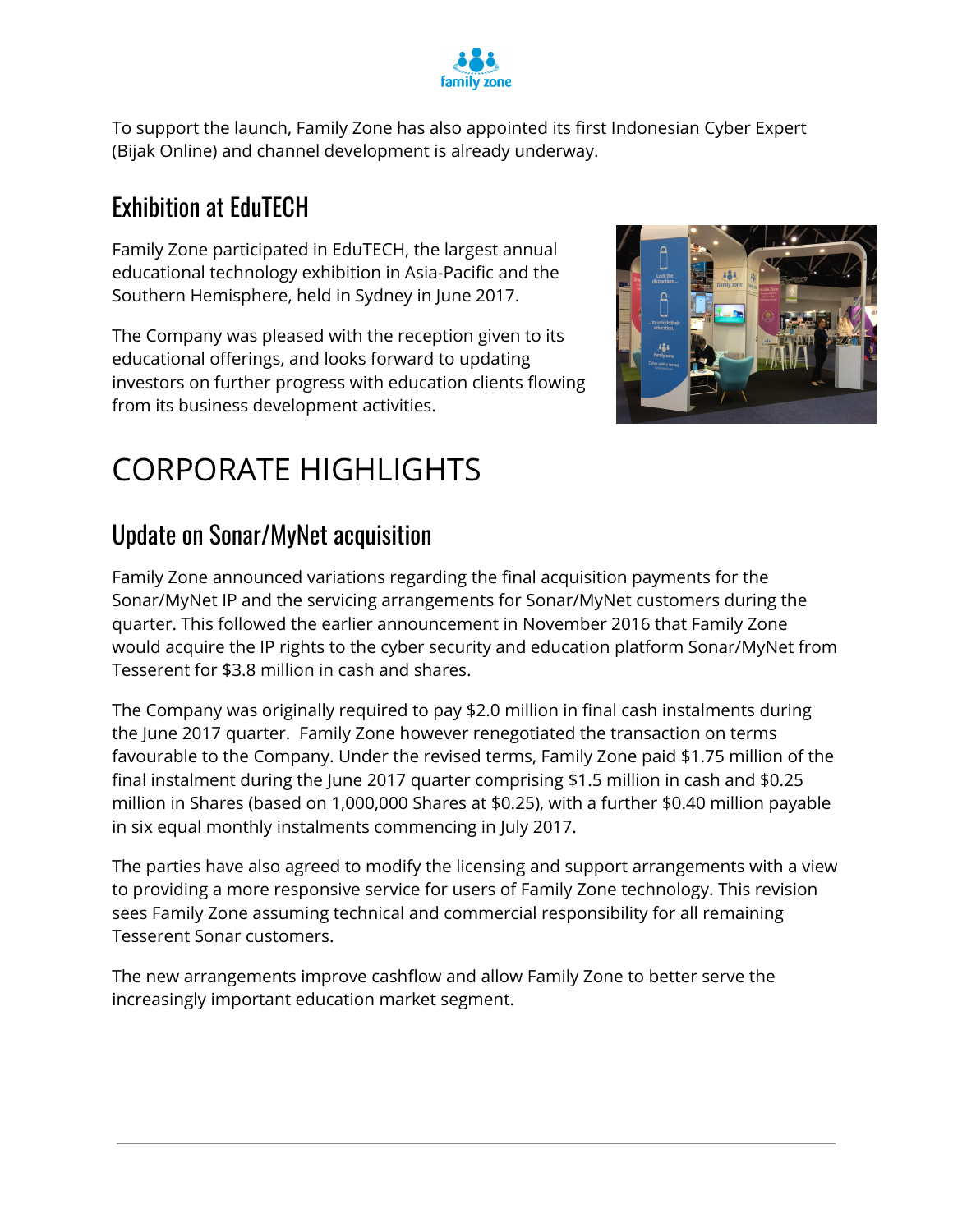

#### The Sophisticated Investor research report

During the quarter, stock advisory firm The Sophisticated Investor (TSI) initiated research coverage of Family Zone.

TSI's research report includes a series of short videos on the Company, its operations, products, technology and the parental control market. The report and videos are available for viewing at [https://www.familyzone.com/au/investor.](https://www.familyzone.com/au/investor)

#### Share Placement and Capital Management

The Company has received \$1.0 million in funds pursuant to the Smyth Placement Agreement entered into in November 2016 for the issue of 3,333,334 shares at an issue price of \$0.30 per Share (Placement) as part of the Sonar/MyNet IP acquisition. Placement funds of \$622,000 were received in the June 2017 quarter with the balance of \$378,000 received in the first week of July 2017.

The Placement Shares are to be issued on 20 July 2017.

As at 30 June 2017, the Company's cash balance was approximately \$1.48 million. Including the Placement funds received in July 2017, the pro-forma cash balance is \$1.87 million.

The Company's operational cash flow for the quarter showed a strong increase in customer receipts, with \$887,000 received during the quarter. The Company also received R&D grant funding of \$688,000 during the quarter under the R&D Tax Incentive Scheme.

The Company is excited to be promoting and launching it products through its new partnership channels throughout Q3 and Q4 2017. Family Zone remains focused on continuing to increase customer revenues through its consumer, education and telco distribution channels, which have shown strong growth over the quarter.

Family Zone is a technology innovator and has continued its active programme to invest in and develop intellectual property which has previously been successful in claiming tax refunds under the R&D Tax Incentive scheme. As the Company moves into global commercialisation phases and expenditure in overseas business development and sales rises, the Company also expects claimable export expenditure to grow significantly.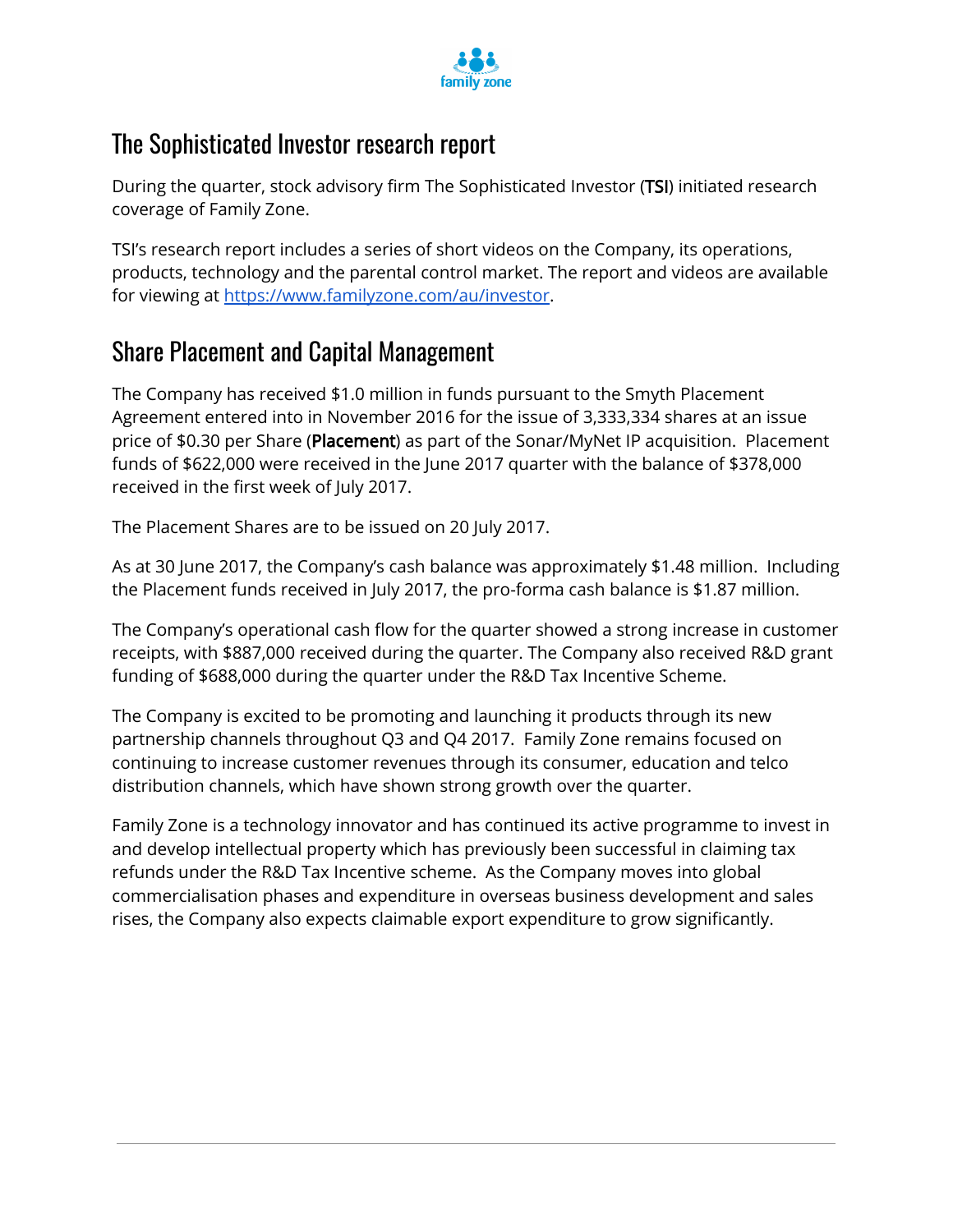

#### **About Family Zone**

Family Zone is an ASX listed technology company focused on cyber safety. Meeting a growing demand to keep kids safe online and manage digital lifestyles, Family Zone has developed a unique and innovative cloud-based solution which combines Australian innovation with leading global technology.

To learn more about the Family Zone platform and the Company please visit [www.familyzone.com.](http://www.familyzone.com/)

For more information, please contact:

| <b>Tim Levy</b>          | <b>Tim Allerton</b>          | <b>Tim Dohrmann</b>          |
|--------------------------|------------------------------|------------------------------|
| <b>Managing Director</b> | <b>City Public Relations</b> | <b>Investor Relations</b>    |
| timl@familyzone.com      | media@familyzone.com         | tim@nwrcommunications.com.au |
| +61 413 563 333          | +61 412 715 707              | +61 468 420 846              |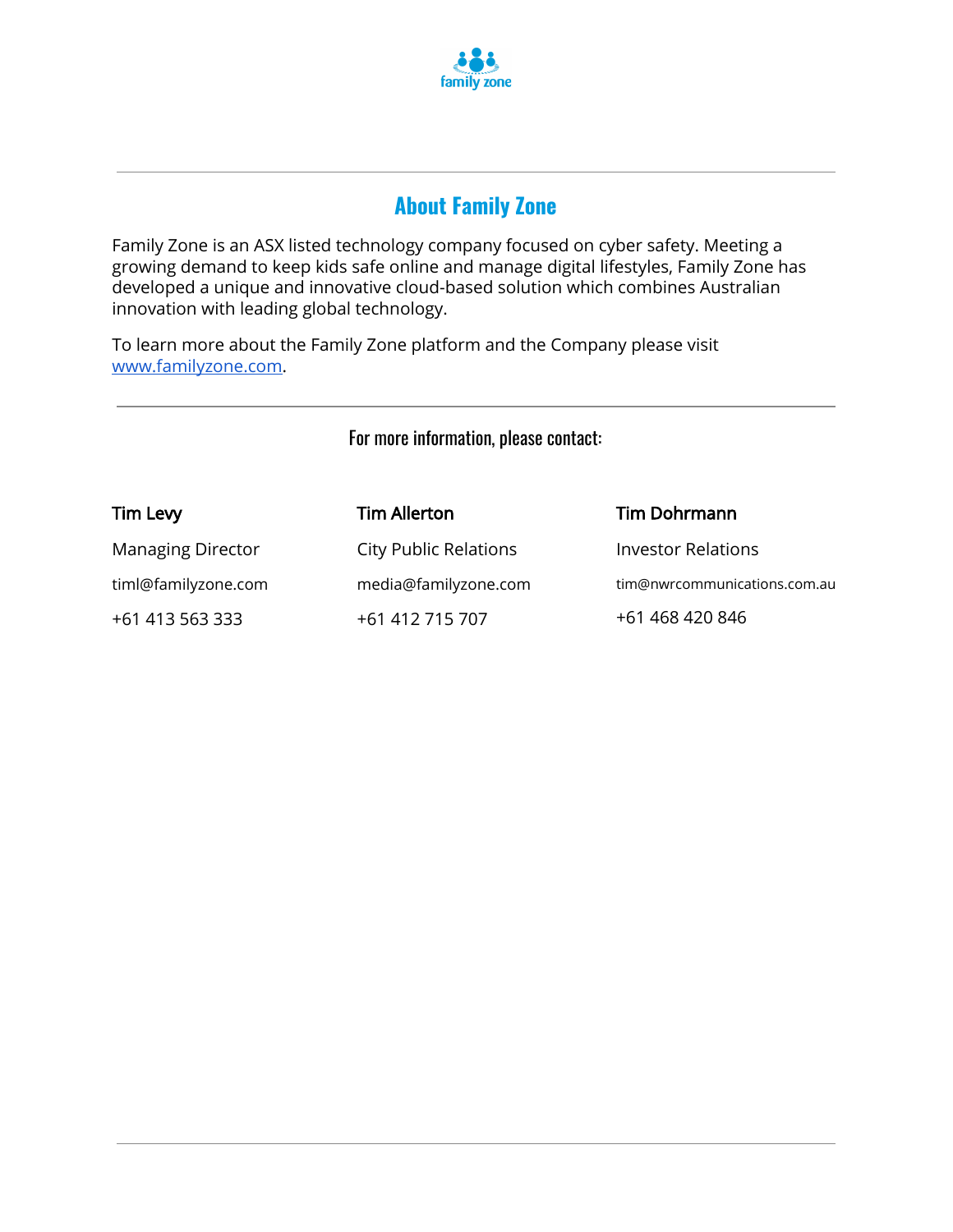*+Rule 4.7B*

## **Appendix 4C**

#### **Quarterly report for entities subject to Listing Rule 4.7B**

Introduced 31/03/00 Amended 30/09/01, 24/10/05, 17/12/10, 01/09/16

#### **Name of entity**

Family Zone Cyber Safety Limited

33 167 509 177 30 June 2017

**ABN Quarter ended ("current quarter")**

|     | <b>Consolidated statement of cash flows</b>         | <b>Current quarter</b><br>\$A'000 | Year to date<br>(12 months)<br>\$A'000 |
|-----|-----------------------------------------------------|-----------------------------------|----------------------------------------|
| 1.  | Cash flows from operating activities                |                                   |                                        |
| 1.1 | Receipts from customers                             | 887                               | 1,344                                  |
| 1.2 | Payments for                                        |                                   |                                        |
|     | research and development<br>(a)                     |                                   | (287)                                  |
|     | product manufacturing and operating<br>(b)<br>costs | (155)                             | (1,408)                                |
|     | advertising and marketing<br>(c)                    | (256)                             | (929)                                  |
|     | (d)<br>leased assets                                |                                   |                                        |
|     | staff costs<br>(e)                                  | (1, 146)                          | (3, 107)                               |
|     | (f)<br>administration and corporate costs           | (567)                             | (1,598)                                |
| 1.3 | Dividends received (see note 3)                     |                                   |                                        |
| 1.4 | Interest received                                   |                                   | 9                                      |
| 1.5 | Interest and other costs of finance paid            |                                   |                                        |
| 1.6 | Income taxes paid                                   |                                   |                                        |
| 1.7 | Government grants and tax incentives                | 688                               | 688                                    |
| 1.8 | Other (provide details if material)                 |                                   |                                        |
| 1.9 | Net cash from / (used in) operating<br>activities   | (548)                             | (5, 290)                               |

|     | Cash flows from investing activities |    |  |
|-----|--------------------------------------|----|--|
| -21 | Payments to acquire:                 |    |  |
|     | property, plant and equipment<br>(a) | 32 |  |
|     | businesses (see item 10)<br>(b)      |    |  |
|     | investments<br>(C)                   |    |  |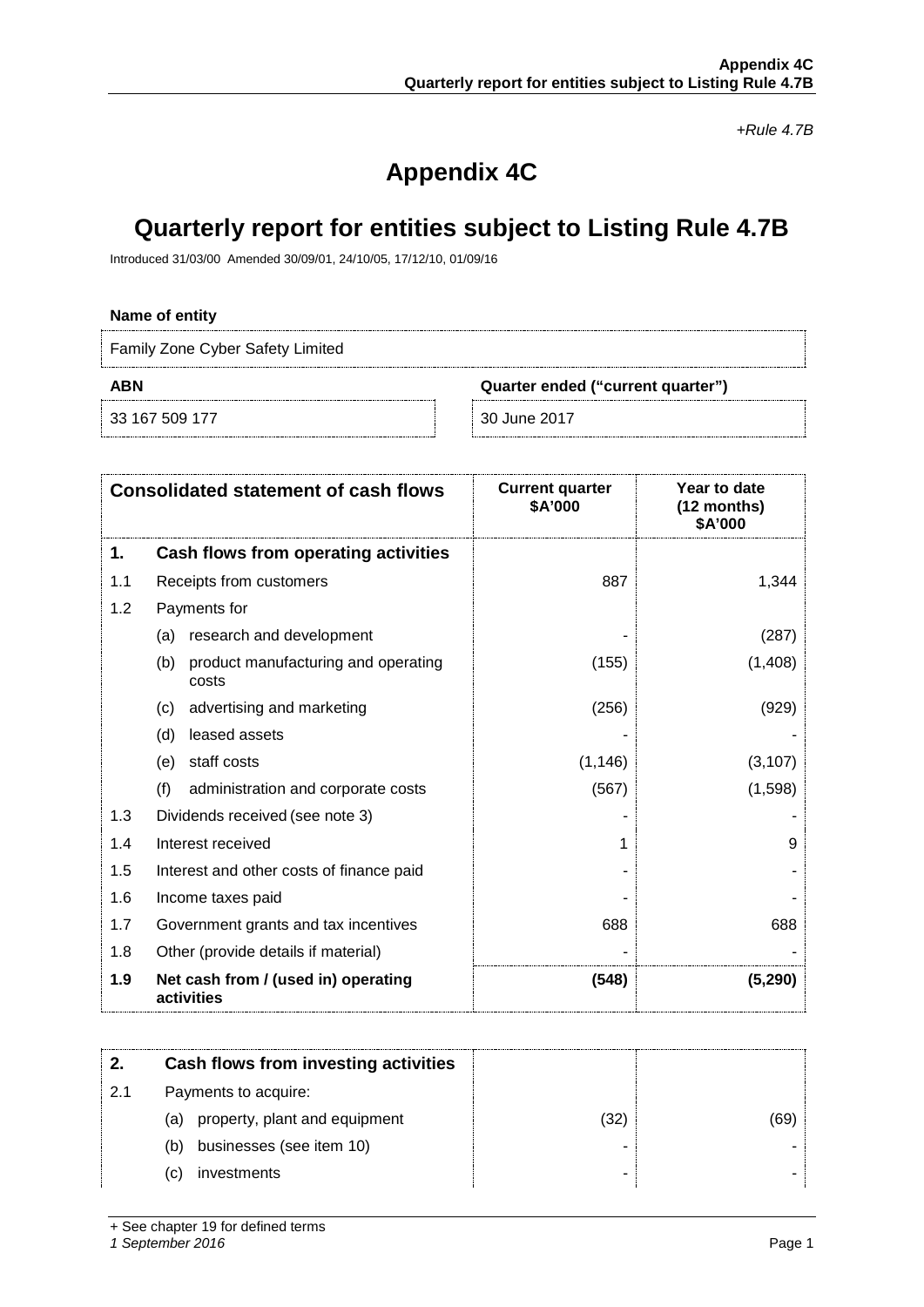|                                                            | <b>Appendix 4C</b> |
|------------------------------------------------------------|--------------------|
| Quarterly report for entities subject to Listing Rule 4.7B |                    |

|               | <b>Consolidated statement of cash flows</b>       | <b>Current quarter</b><br>\$A'000 | Year to date<br>(12 months)<br>\$A'000 |
|---------------|---------------------------------------------------|-----------------------------------|----------------------------------------|
|               | (d)<br>intellectual property                      | (1,366)                           | (3,025)                                |
|               | other non-current assets<br>(e)                   |                                   | (8)                                    |
| $2.2^{\circ}$ | Proceeds from disposal of:                        |                                   |                                        |
|               | property, plant and equipment<br>(a)              |                                   |                                        |
|               | businesses (see item 10)<br>(b)                   |                                   |                                        |
|               | (c)<br>investments                                |                                   |                                        |
|               | (d)<br>intellectual property                      |                                   |                                        |
|               | other non-current assets<br>(e)                   |                                   |                                        |
| 2.3           | Cash flows from loans to other entities           |                                   |                                        |
| 2.4           | Dividends received (see note 3)                   |                                   |                                        |
| 2.5           | Other (provide details if material)               |                                   |                                        |
| 2.6           | Net cash from / (used in) investing<br>activities | (1, 398)                          | (3,102)                                |

| 3.   | Cash flows from financing activities                                           |       |       |
|------|--------------------------------------------------------------------------------|-------|-------|
| 3.1  | Proceeds from issues of shares                                                 | 1,202 | 9,667 |
| 3.2  | Proceeds from issue of convertible notes                                       |       |       |
| 3.3  | Proceeds from exercise of share options                                        |       |       |
| 3.4  | Transaction costs related to issues of<br>shares, convertible notes or options |       | (578) |
| 3.5  | Proceeds from borrowings                                                       |       |       |
| 3.6  | Repayment of borrowings                                                        |       | (61)  |
| 3.7  | Transaction costs related to loans and<br>borrowings                           |       |       |
| 3.8  | Dividends paid                                                                 |       |       |
| 3.9  | Other (provide details if material)                                            |       |       |
| 3.10 | Net cash from / (used in) financing<br>activities                              | 1,307 | 9,028 |

| 4.  | Net increase / (decrease) in cash and<br>cash equivalents for the period |         |         |
|-----|--------------------------------------------------------------------------|---------|---------|
| 4.1 | Cash and cash equivalents at beginning of<br>quarter/year to date        | 2,222   | 842     |
| 4.2 | Net cash from / (used in) operating<br>activities (item 1.9 above)       | (548)   | (5,290) |
| 4.3 | Net cash from / (used in) investing activities<br>(item 2.6 above)       | (1,398) | (3,102) |
| 4.4 | Net cash from / (used in) financing activities<br>(item 3.10 above)      | 1,202   | 9.028   |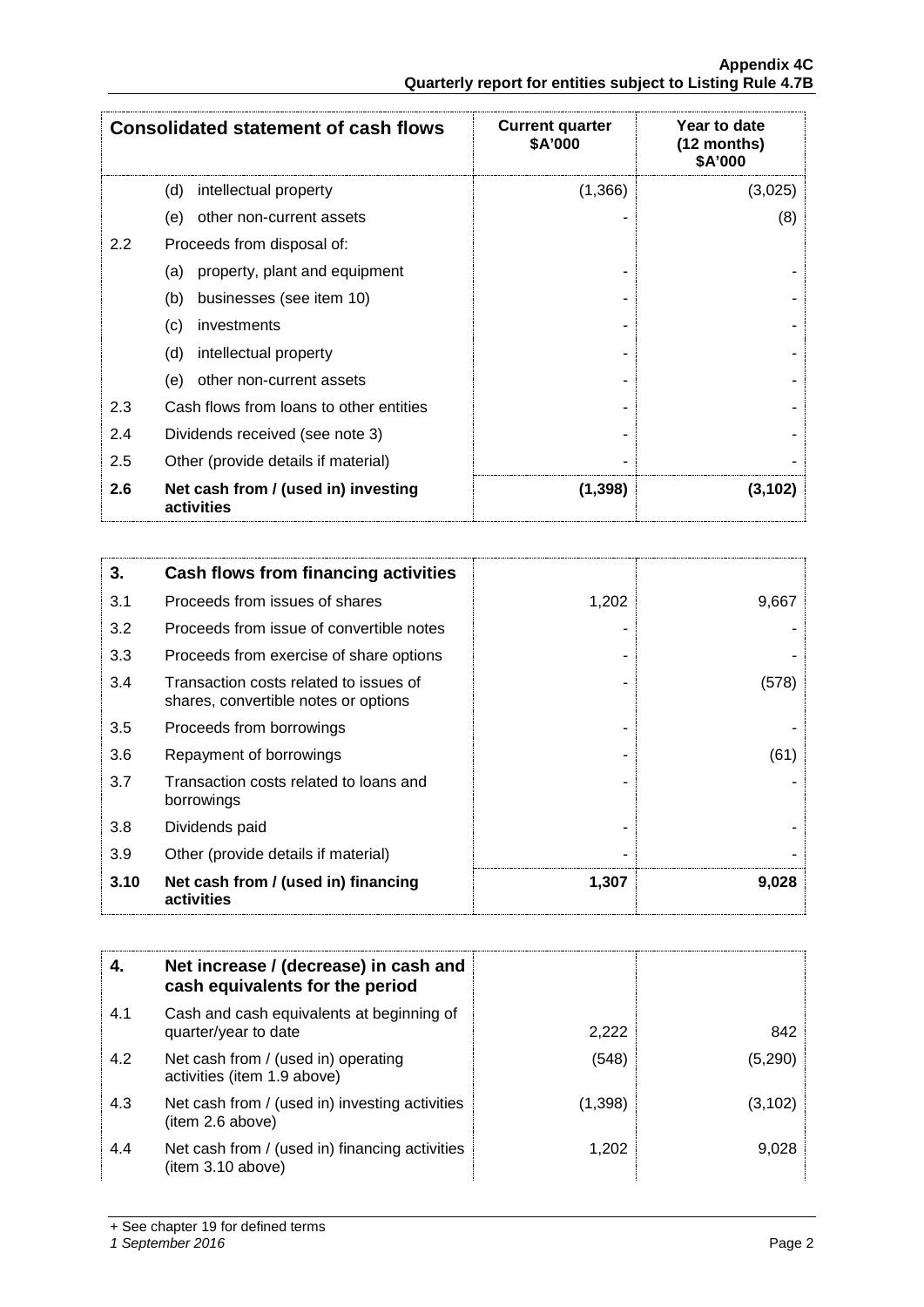|      | <b>Consolidated statement of cash flows</b>          | <b>Current quarter</b><br>\$A'000 | Year to date<br>(12 months)<br>\$A'000 |
|------|------------------------------------------------------|-----------------------------------|----------------------------------------|
| -4.5 | Effect of movement in exchange rates on<br>cash held |                                   |                                        |
| 4.6  | Cash and cash equivalents at end of<br>quarter       | ∣ 478                             |                                        |

| 5.  | Reconciliation of cash and cash<br>equivalents<br>at the end of the quarter (as shown in the<br>consolidated statement of cash flows) to the<br>related items in the accounts | <b>Current quarter</b><br>\$A'000 | <b>Previous quarter</b><br>\$A'000 |
|-----|-------------------------------------------------------------------------------------------------------------------------------------------------------------------------------|-----------------------------------|------------------------------------|
| 5.1 | Bank balances                                                                                                                                                                 | 1,478                             | 2 222                              |
| 5.2 | Call deposits                                                                                                                                                                 |                                   |                                    |
| 5.3 | <b>Bank overdrafts</b>                                                                                                                                                        |                                   |                                    |
| 5.4 | Other (provide details)                                                                                                                                                       | ۰                                 |                                    |
| 5.5 | Cash and cash equivalents at end of<br>quarter (should equal item 4.6 above)                                                                                                  | 1.478                             |                                    |

#### **6.** Payments to directors of the entity and their associates

- 6.1 Aggregate amount of payments to these parties included in item 1.2
- 6.2 Aggregate amount of cash flow from loans to these parties included in item 3.6
- 6.3 Include below any explanation necessary to understand the transactions included in items 6.1 and 6.2

Director wages and salaries

| 7. | Payments to related entities of the entity and their |
|----|------------------------------------------------------|
|    | associates                                           |

- 7.1 Aggregate amount of payments to these parties included in item 1.2
- 7.2 Aggregate amount of cash flow from loans to these parties included in item 2.3
- 7.3 Include below any explanation necessary to understand the transactions included in items 7.1 and 7.2

Company secretarial and financial management services

| <b>Current quarter</b><br>\$A'000 |
|-----------------------------------|
| (17)                              |
|                                   |
|                                   |

| <b>Current quarter</b><br><b>\$A'000</b> |       |
|------------------------------------------|-------|
|                                          | (138) |
|                                          |       |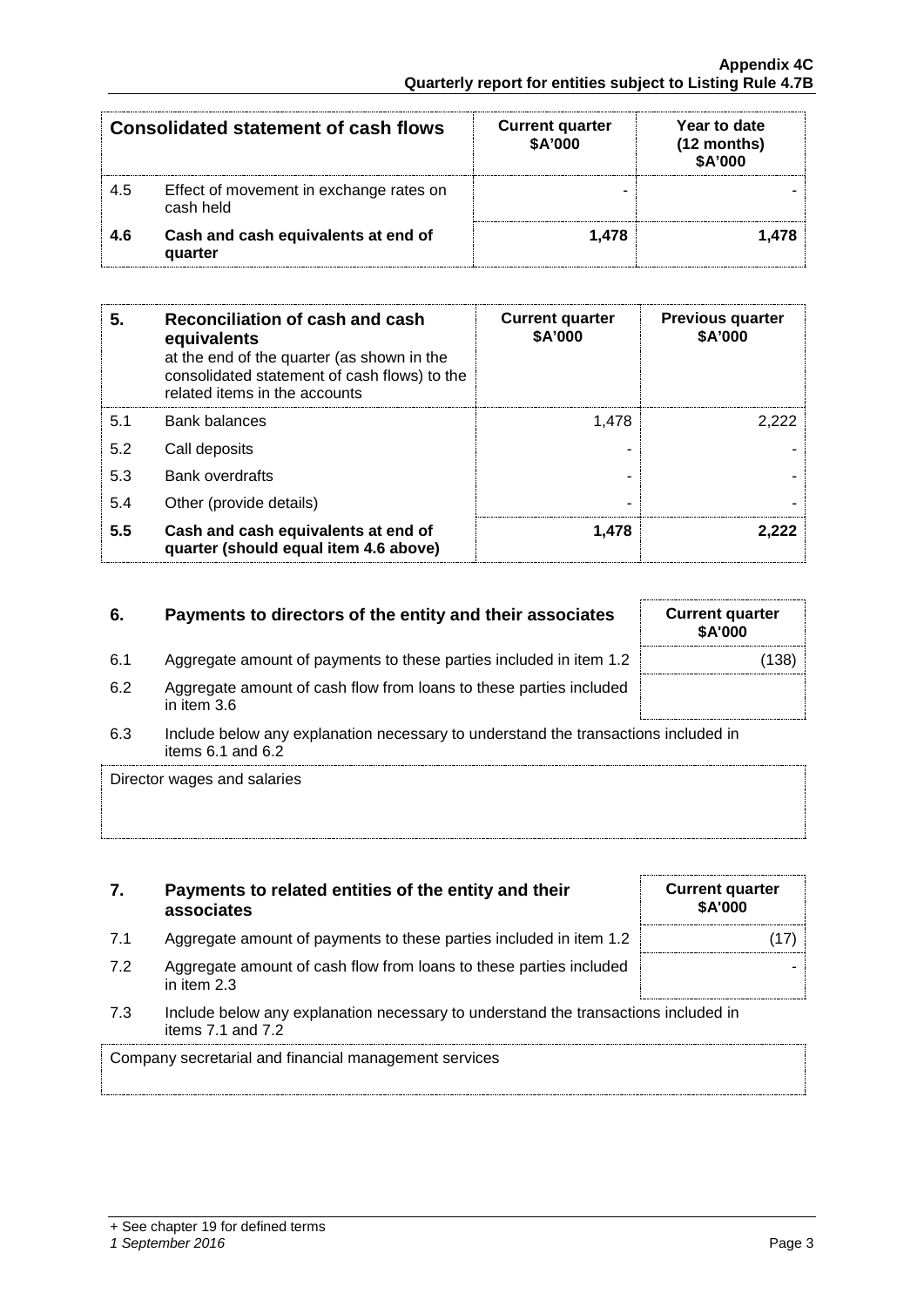| 8. | <b>Financing facilities available</b> |
|----|---------------------------------------|
|    | Add notes as necessary for an         |
|    | understanding of the position         |

- 8.1 Loan facilities
- 8.2 Credit standby arrangements
- 8.3 Other (please specify)

| <b>Total facility amount</b><br>at quarter end<br>\$A'000 | Amount drawn at<br>quarter end<br>\$A'000 |
|-----------------------------------------------------------|-------------------------------------------|
|                                                           |                                           |
|                                                           |                                           |
|                                                           |                                           |

8.4 Include below a description of each facility above, including the lender, interest rate and whether it is secured or unsecured. If any additional facilities have been entered into or are proposed to be entered into after quarter end, include details of those facilities as well.

| 9.  | <b>Estimated cash outflows for next quarter</b> | <b>\$A'000</b> |
|-----|-------------------------------------------------|----------------|
| 9.1 | Research and development                        |                |
| 9.2 | Product manufacturing and operating costs       | 227            |
| 9.3 | Advertising and marketing                       | 338            |
| 9.4 | Leased assets                                   |                |
| 9.5 | Staff costs                                     | 1.134          |
| 9.6 | Administration and corporate costs              | 316            |
| 9.7 | Other (provide details if material)             | 75             |
| 9.8 | Total estimated cash outflows                   |                |

|      | Acquisitions and disposals of<br>business entities<br>(items $2.1(b)$ and $2.2(b)$ above) | <b>Acquisitions</b> | <b>Disposals</b> |
|------|-------------------------------------------------------------------------------------------|---------------------|------------------|
| 10.1 | Name of entity                                                                            |                     |                  |
| 10.2 | Place of incorporation or<br>registration                                                 |                     |                  |
| 10.3 | Consideration for acquisition or<br>disposal                                              |                     |                  |
| 104  | Total net assets                                                                          |                     |                  |
| 10.5 | Nature of business                                                                        |                     |                  |